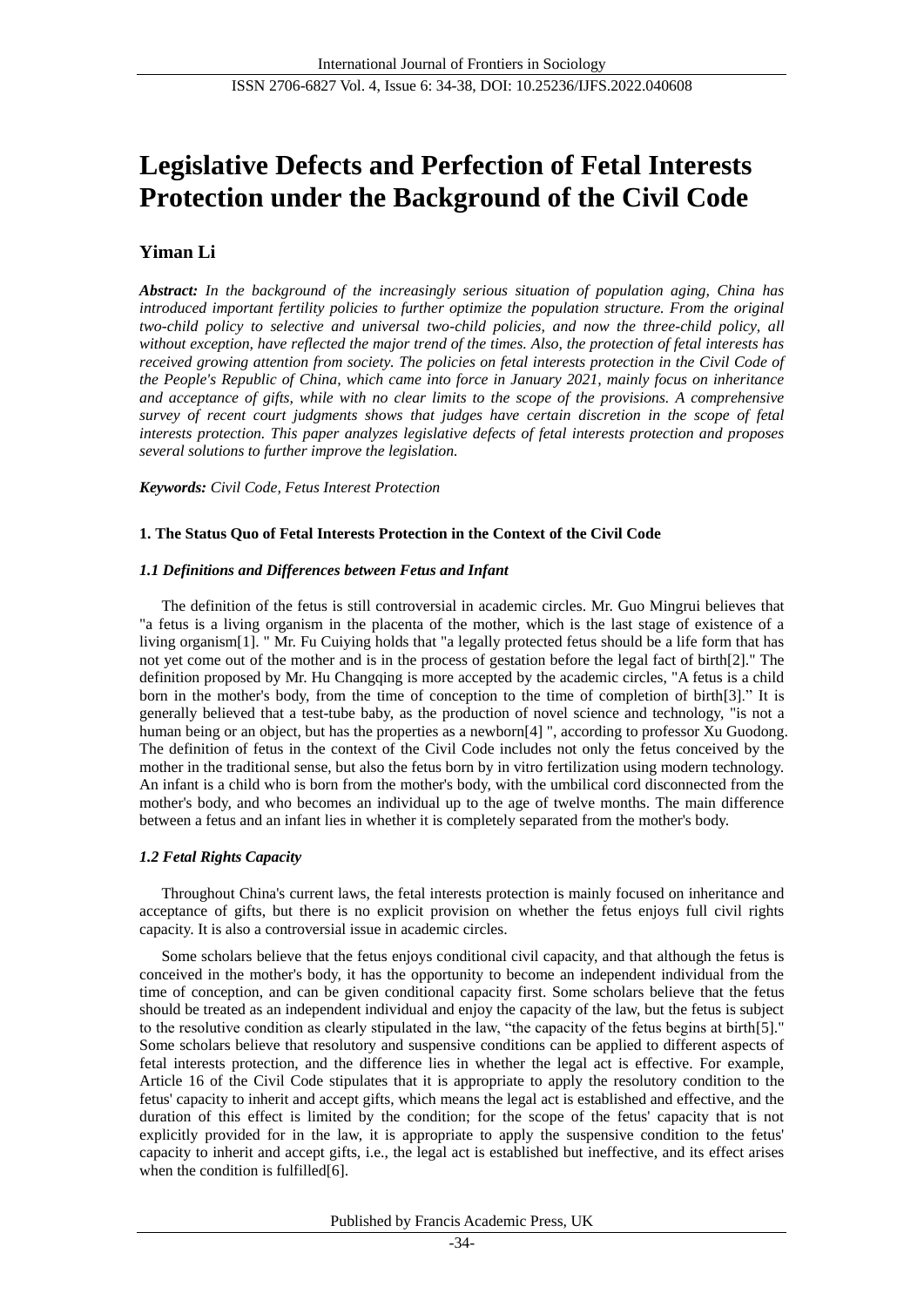#### **2. The Development of Foreign Countries on Fetal Interests Protection and Experience to Learn from Them**

#### *2.1 Germany*

As an early adopter of fetal interests protection, Germany has a well-developed civil law system. Since the 1950s, Germany has gradually shifted from a simple "compensation for damage to the interests of the fetus after birth" to a multi-dimensional protection. The most typical case was OLG Schleswig (NJW 1950, 388) in the 1950s, in which the biological father, knowing that he had syphilis, had sex with his unwitting wife, resulting in the fetus being infected with syphilis. In the name of the fetus, the wife filed a lawsuit in the district court, suing the biological father for concealing the facts and damaging the legal rights of the fetus[7]. The district court held that the fetus did not have the capacity to be the object of the infringement, so the father's infringement could not be established and he could not be held liable for compensation. The High Court and the Supreme Court held different opinions on this case, and there was widespread concern and discussion in the academic and social circles. However, similarly in BGHZ8.243 and BGHZ58.48, which occurred after the judgment of the above case, the interests of the fetus were damaged by a third party who harmed the legal rights and interests of the mother. The court held that the tort should not be judged solely from the perspective of whether the simple right capacity is available, but also from the perspective of causation. Even if the fetus is not yet born and does not belong in the "other person" as stipulated in Article 823 of the German Civil Code (BGB), the legal rights and interests of the fetus can still be supported due to the causal relationship with the infringement to the mother.

Some scholars believe that the protection of fetal interests should be based on the perspective of respecting life and equality, and recognizing that the fetus enjoys full rights and abilities in the mother's womb. Some scholars hold that the concept of "other person" is necessary for the infringement to be established; and since the fetus is not yet born and cannot survive independently, the concept of "other person" does not apply, meaning the fetus cannot be held liable for damages even if its interests are harmed. Some scholars also believe that the fetus should be subject to the right capacity with resolutory conditions, and that the tort damages during the fetal period depend on whether the fetus can be delivered. Once the fetus is completely detached from the mother and could breathe on its own, damages could be sought for the harm to its interests during fetal period.

### *2.2 Britain and the United States*

The concern for fetal interests protection in Britain began with a 1939 case, in which a ladder struck a mother in Liverpool and caused the fetus' death prematurely. The case ended up with a settlement because there was no applicable legal basis. Since then, the protection of fetus interests has attracted much attention and discussion from the society and academia. "Report on injuries to the unborn children" issued by the Law Commission in 1974 and "Congenital Disabilities (Civil Liability) Bill" passed in 1976 have strengthened the legislative protection of fetus interests in many aspects, among which are four main elements as follows: First, the fetus can only have the right to claim damages after birth; second, the damage must occur while the fetus is still in the mother's body before birth; third, additional restrictions are attached to the rights of the fetus, that is, the fetus must survive for at least 48 hours after birth; fourth, intentional or negligent, as long as the perpetrator's actions have a causal relationship with the results of fetal damage, he/she should be held liable for the corresponding compensation.

The United States has also seen a shift from a negative view of fetus interests to an affirmative view of seeking damages for the fetus. The shift resulted from a 1884 case, in which the Supreme Court of Massachusetts rejected the separate personality of a fetus and held that the fetus was not a "person" in the sense of the law until it was separated from the mother, and that the perpetrator had no duty of noting the fetal interests. Until the middle of the 20th century, the academic community remained highly critical of this practice. In Bonbrest v. Kotz, 1946, the District of Columbia Court affirmed the protection of fetal interests, holding that a fetus born alive had a right to claim damages for its fetal life, and that even a stillborn fetus had a right to claim damages for a causal link to its death. In this way, anyone, including fetus, is protected from tortious acts[8].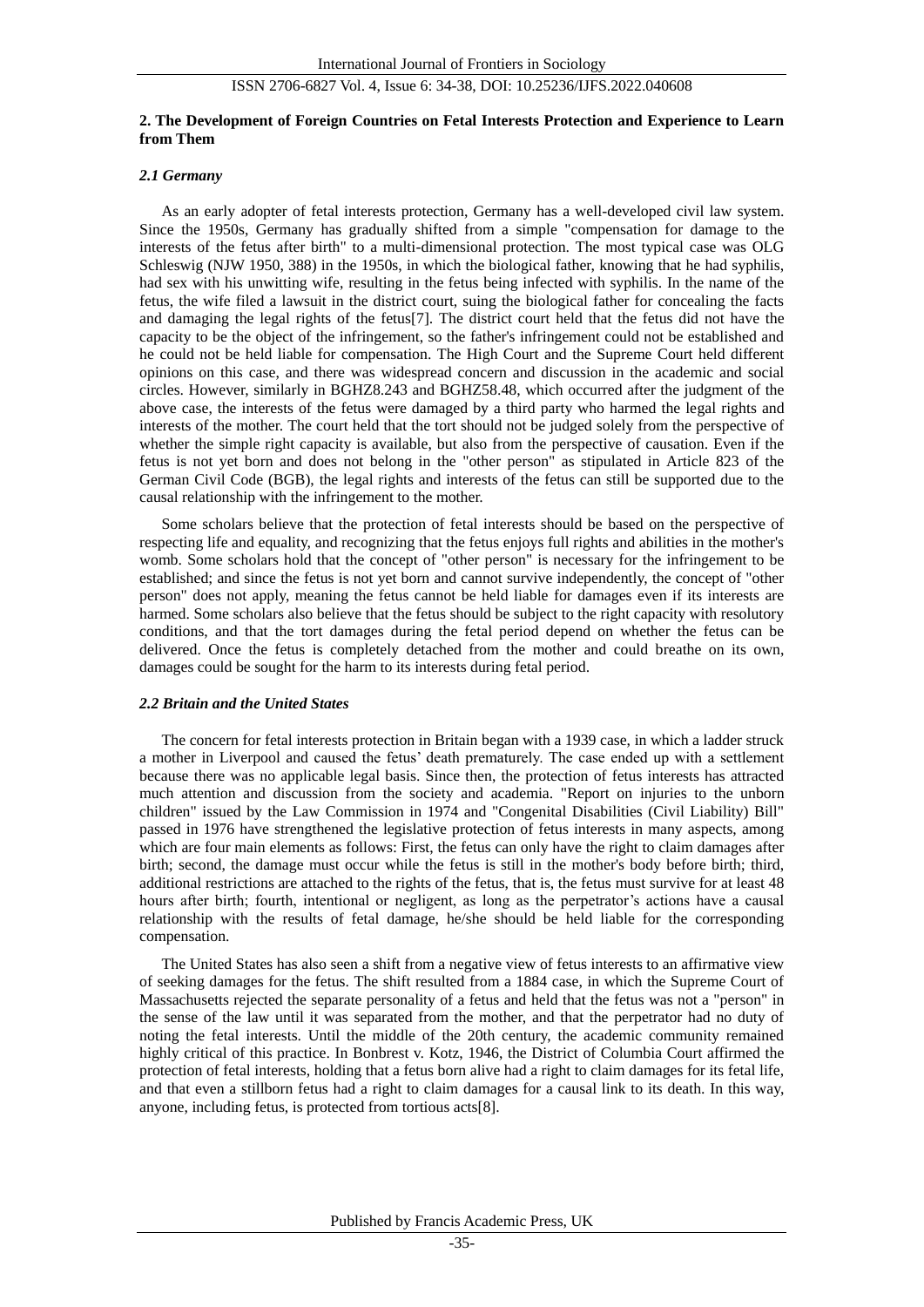#### **3. The Shortcomings of China's Current Law on Fetal Interests Protection and Suggestions for Improvement**

#### *3.1 Impossibility to Define When a Fetus Has the Capacity to Enjoy Rights*

The central focus of the civil law protection of fetal interests is that the newborn must be alive, as a necessary precondition[9]. China's current Civil Code follows the provisions of the General Principles of the Civil Law regarding civil capacity, and considers that the starting point of the capacity of a natural person should be the date of birth, which denies the capacity of the fetus. Coupled with the gaps in other legislative areas, there have been several similar cases with different judgments, and this issue has caused big controversy in the academic community.

The author believes that although the Civil Code excludes the fetus from the scope of civil capacity, it still recognizes the legal interests of the fetus in specific situations such as inheritance and acceptance of gifts. And with the attached condition of fetus being born alive, the author defines the fetus' capacity of rights as resolutory-condition-attached. Through the means of legal fiction, the fetus' rights and interests are protected in multiple aspects. But since the fetus is still alive in the mother's body, unable to act independently, it should not be held liable. From the medical point of view, the fetus is born from the time of conception, and generally speaking, the fetus will develop into an infant, i.e., a natural person with civil rights capacity. It is also in line with the principle of equality of life that the fetus is considered to have conditional capacity, while with no legal obligations, from the moment of conception.

### *3.2 Great Disparity in Practice Regarding the Protection of Fetal Interests in Similar Cases*

The recent years has witnessed many judicial precedents involving fetal interests, such as disputes over the responsibility of motor vehicle traffic accidents and disputes over the rights and interests of members of collective economic organizations. The focus is not on the two aspects of inheritance and acceptance of gifts, which are clearly listed in the law, but on the ending word "etc.". The judges have greater discretion in this regard, thus subjectivity dominates, resulting in different practice in similar cases.

In the author's opinion, the current law mainly adopts a combination of general and enumerated approaches for the protection of fetal interests, and there is still a gap in the legislative field, resulting in excessive discretionary power of judges. In the absence of legislation to guide the formation of the same judicial system in the practice circle, most courts in China use value judgment and application of similar cases to deal with this practical problem within the same legal framework in order to complete the continuation of the law, which objectively promotes the effective development of fetus rights protection in China[10]. Under the background of the existing registration system, in order to solve the dilemma of judicial practice, the author believes that different litigation models can be adopted for different aspects of fetal interests. First, we can refer to the litigation model for the protection of the personality interests of the deceased, that is, after the death of a natural person, his/her civil rights capacity is terminated; the relevant lawsuit can be brought by other related subjects, and this also fits the protection of fetal interests. When the rights and interests of the fetus are infringed, the mother or father has the right to file a lawsuit in her/his own name to make up for the defect that the fetus is incapable of filing a lawsuit. Second, the fetus is to be designated as a person with civil capacity, with resolutory conditions attached, so that the fetus, after born alive, has the right to claim compensation for the infringement suffered during its fetal life.

#### *3.3 The Ambiguity of Scope of Application for Fetal Interests Protection*

The Civil Code does not enumerate the scope of fetal interests protection, but only roughly generalizes it with "etc.", indicating that the fetus also enjoys other rights. Although the way of the generalized legislation left enough room for the development of the scope of fetal rights protection and made up for the limitations of the single legislation, it has also caused great instability and a series of disputes among scholars.

In the author's opinion, due to the special nature of the fetus, the legal protection it can receive has certain limitations and uncertainties. For the scope not clearly listed in the legal provisions, the ability to claim damages mainly depends on the judge's personal decision, which makes the equality somewhat undermined. Therefore, it is increasingly urgent to further clarify the scope of fetal interests protection.

Published by Francis Academic Press, UK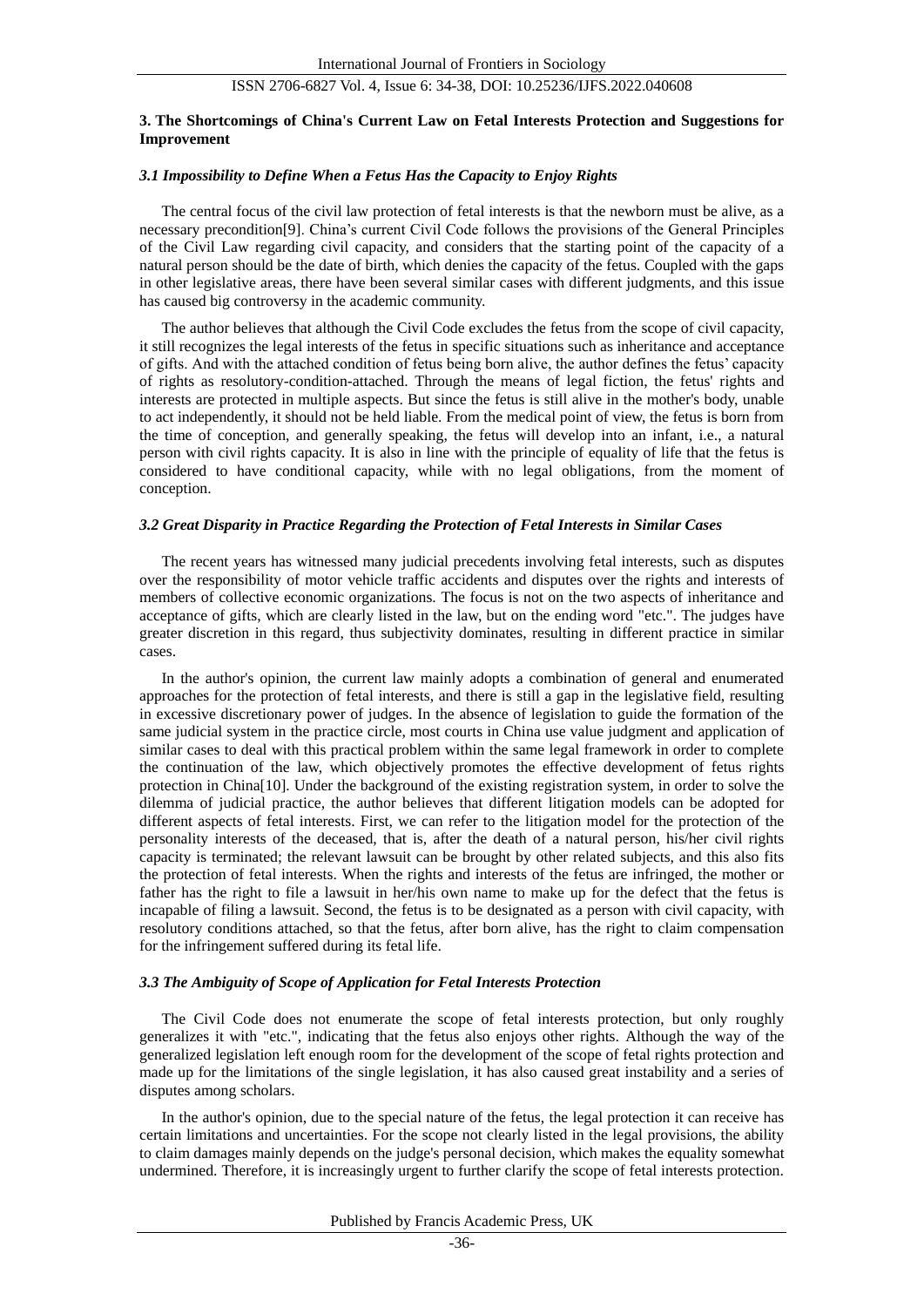Recent judicial cases show that the vacancies in this scope mainly focus on the right to claim alimony, compensation for land or housing resettlement, medical damage, traffic accidents, etc. The right to claim alimony is an important aspect of the protection of the economic interests of the fetus, which is not explicitly provided for in the Civil Code and related judicial interpretations, but there are cases in which courts have upheld the right to claim alimony for the fetus in judicial precedents. In order to protect the economic basis for the growth and development of the fetus after birth, the tortfeasor is required to bear the liability for acts that cause or may cause damage to the economic rights and interests of the fetus, i.e., intentionally or negligently resulting in the father's or the mother's incapability of raising the fetus. Combined with the views of judicial practice, most of the rulings support the fetus to enjoy the right to land or housing compensation, and that the fetus can enjoys civil rights capacity as a legal "person" to participate in the distribution, in which the share can be set aside by the collective economic organization. If the fetus is born alive, its legal representative has the right to receive and escrow the share; if the fetus is born dead, the share reserved for it will be returned to the collective organization. In the case of medical damages, traffic accidents, etc., different situations need to be discussed: first, if the fetus is born alive, it has the right to recover the damage suffered during its fetal life in order to protect its legal rights and interests; second, if the fetus dies in the mother's body due to the infringement, it is reasonable to assume that, for the fetus is inseparable from the mother, it does not enjoy civil rights capacity at this time, i.e., the fetus does not have the right to claim damages. But the perpetrator should make appropriate compensation for the psychological and mental damage suffered by its parents; third, if the fetus continues to suffer violations after birth, which results in its death, the fetus is considered with civil rights capacity at birth, who is fully entitled to request death compensation for suffering continuous violations.

## **4. Conclusion**

The fetus is the original state of life. Fetal interests protection exactly reflects the respect and protection of human freedom and value. As we usher in the era of three-child, the current trend is to strengthen the protection of fetal interests. The Civil Code further improves the protection of fetal interests on the basis of the original General Principles of Civil Law. This paper analyzes the legislative defects of fetal interests protection by taking into account the legal provisions and judicial characteristics of China and consulting foreign legislation. It also analyzes the problems such as the impossibility to define when the fetus has the capacity to enjoy rights, the phenomenon of different judgments in similar cases, and the large number of blank areas in the scope of fetal interests protection. In the future, we need to combine humanistic care and rational discretion in judicial practice, and to enrich the existing legal provisions so that there are laws for judges to follow. Also, judges need to develop more uniform standards in judicial precedents to reduce the occurrence of different judgments in similar cases, and strengthen the feasibility and stability of fetal interest protection. The author believes that in the context of the Civil Code, the legal regulation will compensate for the loss of the legal interests of the fetus, so as to achieve the purpose of stabilizing social order and defending the human rights and interests.

## **References**

*[1] Guo Mingrui, General Theory of Civil and Commercial Law Human Rights Law. Beijing: People's University of China Press, 1999, 382.*

*[2] Fu Cuiying, On the civil legal status of the fetus, Journal of Guangxi Academy of Political and Legal Management Cadres, 2001(1):29-33.*

*[3] Hu Changqing, General Theory of Chinese Civil Law, Beijing: China University of Political Science and Law Press, 1997,. 60.*

*[4] Xu Guodong, The Civil Code and the Philosophy of Civil Law, Beijing: People's University of China Press, 2007, 176.*

*[5] Wang Liming & Zhou Youjun, The Successes and Shortcomings of China's General Principles of Civil Law, Comparative Law Research, 2017(4):29-33.*

*[6] Zhu Qingyu, General Theory of Civil Law, Beijing: Beijing University Press, 2016, 386-387.*

*[7] Wang Zejian, Studies in Civil Law Doctrine and Jurisprudence Book IV, Beijing: Beijing University Press, 2009, 181-190.*

*[8] Peter Hajin, An Introduction to American Law, Beijing: Beijing University Press, 1983, 91.*

*[9] Zhu Xiaofeng, The Civil Law Regulation of Fetal Interests in the Perspective of Civil Code Codification - A Concurrent Review of the Provisions on the Protection of Fetal Interests in Five* 

Published by Francis Academic Press, UK